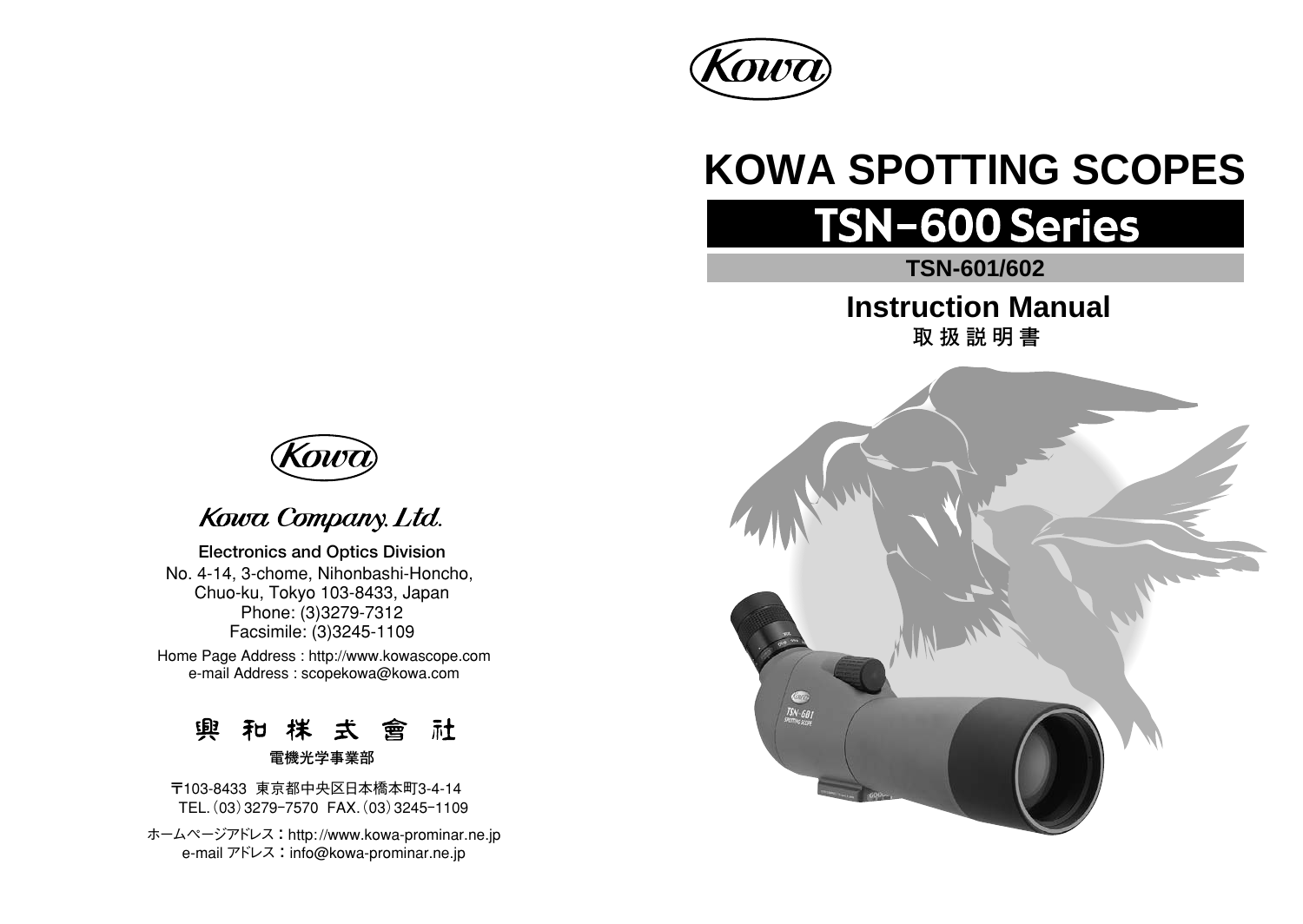#### **FOREWORD**

#### **EASY-TO-USE FUNCTIONS 使いやすさを追求した機能**

Thank you very much for your purchase of the KOWA TSN-600 series. Please read the following instructions in order to understand the operation, capabilities, care and maintenance of the TSN-600 series.

この度はコーワスポッティングスコープTSN-600シリーズをお買い上げいただきまして誠にありが とうございました。お使いになる前に、この使用説明書をよくお読みいただき正しくお使いください。



#### **● Main Body Specifications**

| 本体仕様                                             | TSN-601           | <b>TSN-602</b>    |
|--------------------------------------------------|-------------------|-------------------|
| Effective Diameter of Objective Lens<br>対物レンズ有効径 | 60 <sub>mm</sub>  | 60 <sub>mm</sub>  |
| Minimum Focusing Distance<br>最短合焦距離              | 6m                | 6m                |
| Main Body Length<br>全長                           | 299mm<br>(11.8in) | 298mm<br>(11.7in) |
| Main Body Weight<br>重量                           | 735g<br>(25.90z)  | 720g<br>(25.40z)  |

\*67mm filter threads on the objective.

\*市販のフィルター取付可能(67mm)

\*Whenever possible use a tripod in order to prevent image blur due to vibration and etc. \*高倍率での手持ちによる観察はブレが出て不可能ですので、観察用三脚をご使用ください。



**Aiming Line** The aiming line is helpful for quick sighting when high magnification is used and the subject is small or indistinct. **照準**  倍率が高いとき、目標が探しにくいときは、照準

を使うと便利です。



**Focusing Knob フォーカス・ノブ**  One-Finger smooth and accurate focusing.

Turn the focusing knob clockwise for farther focus and counterclockwise for close focus.

Minimum focusing distance is about 6m.

指1本で微妙なピント調整がスムーズに行えます。 右方向に回すと遠くに、左方向に回すと近くにピ ントが合います。最近接距離は6mです。 スコープ本体を湿気やほこりから守ります。



**Sliding Hood (Sunshade)** Prevents unnecessary light and raindrops. **スライド式フード**  不必要な光線や雨滴の浸入を防ぎます。



**Bayonet Eyepiece Mount バヨネット・マウント**  The bayonet mount with rubber O-ring seal assures easy and quick interchanging and protection against humidity and dust. To mount, fit the eyepiece to the body mount and turn to the end.

アイピースをわずかに回転させるだけで、着脱が簡 単に行えます。マウント部には湿気、ホコリなどの 浸入を防ぐためゴム製リングが付いています。取り 付けの際回転が途中で固くなりますが、最後まで しっかり回してください。



**Dust Protection Glass 防塵ガラス**  Protects the scope body from dust and moisture.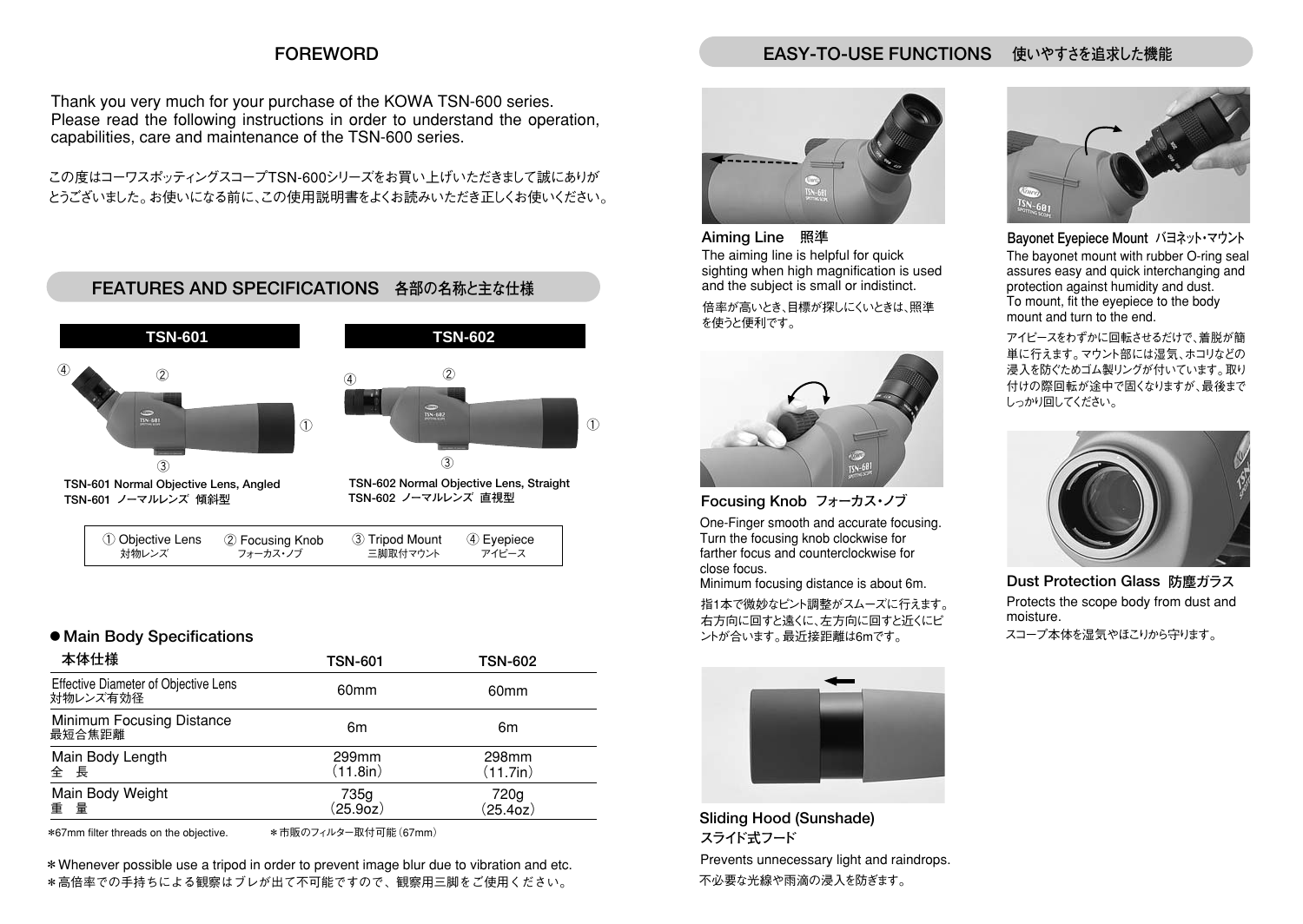**OPTIONAL(ACCESSORIES) オプション** 

**アイピース仕様 ● Eyepiece Specifications** 

1,000m先の視野



|                                   | TSE-16PM                              | TSE-17HB          | TSE-15WM           | TSE-10PM            |
|-----------------------------------|---------------------------------------|-------------------|--------------------|---------------------|
| Magnification<br>倍率               | $25\times$                            | 25XLER            | 27XW               | $40\times$          |
| Real Field Of View<br>実視界         | $1.8^\circ$                           | $1.4^\circ$       | $2.7^\circ$        | $1.1^\circ$         |
| Apparent Field Of View<br>みかけ視界   | $45^\circ$                            | $35^\circ$        | $72^\circ$         | $44^\circ$          |
| Exit Pupil<br>ひとみ径                | 2.4 <sub>mm</sub>                     | 2.4 <sub>mm</sub> | 2.2 <sub>mm</sub>  | 1.5 <sub>mm</sub>   |
| <b>Relative Brightness</b><br>明るざ | 5.8                                   | 5.8               | 4.8                | 2.3                 |
| Eye-Relief<br>アイレリーフ              | 16.0mm                                | 31.5mm            | 11.0mm             | 10.0mm              |
| Field Of View<br>At 1.000m        | 31 <sub>m</sub><br>00.00 <sub>h</sub> | 24m<br>(26.24)    | 47m<br>$(E1$ Avde) | 19m<br>(0.00, 0.00) |

(26.2yds)

#### **High-Grade Eyepieces ハイグレードアイピース**



(51.4yds)

(20.8yds)

|                                          | <b>TSE-21WB</b>              | <b>TSE-14W</b>               | TSE-Z6                            | TSE-Z4                                                         |
|------------------------------------------|------------------------------|------------------------------|-----------------------------------|----------------------------------------------------------------|
| Magnification<br>倍率                      | $20\times W$                 | $30\times W$                 | $20 \times \sim 40 \times$        | $20 \times \sim 60 \times$                                     |
| <b>Real Field Of View</b><br>実視界         | $3.4^\circ$                  | $2.3^\circ$                  | $1.9^{\circ}$ ~ 1.4               | $1.7^{\circ}$ ~ 1.1                                            |
| Apparent Field Of View<br>みかけ視界          | 68°                          | $69^\circ$                   | $38^{\circ}$ $\sim$ 56 $^{\circ}$ | $34^{\circ}$ $\sim$ 66 $^{\circ}$                              |
| Exit Pupil<br>ひとみ径                       | 3.0 <sub>mm</sub>            | 2.0 <sub>mm</sub>            | $3.0 - 1.5$ mm                    | $3.0 - 1.0$ mm                                                 |
| <b>Relative Brightness</b><br>明るざ        | 9.0                          | 4.0                          | $9.0 - 2.3$                       | $9.0 - 1.0$                                                    |
| Eye-Relief<br>アイレリーフ                     | 17.0mm                       | 17.0mm                       |                                   | $18.5 \sim 15.0$ mm   22.0 $\sim$ 11.0mm                       |
| Field Of View<br>At 1,000m<br>1,000m先の視野 | 59 <sub>m</sub><br>(64.5yds) | 40 <sub>m</sub><br>(43.7yds) | $33 - 24m$                        | $30 - 19m$<br>$(36.1 \sim 26.2$ yds $)(36.1 \sim 26.2$ yds $)$ |

\*Standard Eyepiece Cap (Cover) can not be put when TSE-21WB, TSE-14W and TSE-Z4 is attached to a body. \*アイピースを装着したままで保護キャップの取付可能(TSE-21WB、TSE-14W、TSE-Z4は不可)

\*Eyepieces are provided with rubber eyecups, which can be folded when using eyeglasses. (Except 40× & 25×LER) \*メガネ等の使用により視野のケラレるときは、目当てゴムを折り返して使用してください。(但し、40×、25×LERを除く)

(33.9yds)



**Photo Attachment**  By putting the photo attachment and the camera mount, the scope can be used as a super telephoto lens for your 35mm SLR camera. Focal Length

**フォトアタッチメント**  フォトアタッチメントとカメラマウントを 取り付けることにより、超望遠レンズ として使用でき、写真撮影が可能です。

**TSN-PA2** 800mm

F/Stop (F/Value) F 値 13.3 焦点距離

**Digital Camera Adapter デジタルカメラアダプター** 

Able to set the scope on tripod even with the case on.

TSN-601

**TSN-DA1**

**Stay-On-Case**

**キャリングケース** 

ケースに収納したまま、三脚へ 取り付けて観察できます。

**Deal In Japan Only**





**C-602** for the Straight **C-602**(直視型用)



**C-601** for the Angled

**C-601**(傾斜型用)

**観察用三脚 [中型](TP-70)** 全高:170cm 縮長:65cm







**TSN-PA2**

ペンタックスP、ペンタックスK、 オリンパスOM、ニコンF、 キャノンFD、キャノンEOS、 ミノルタMD、ミノルタAF、 コンタックス